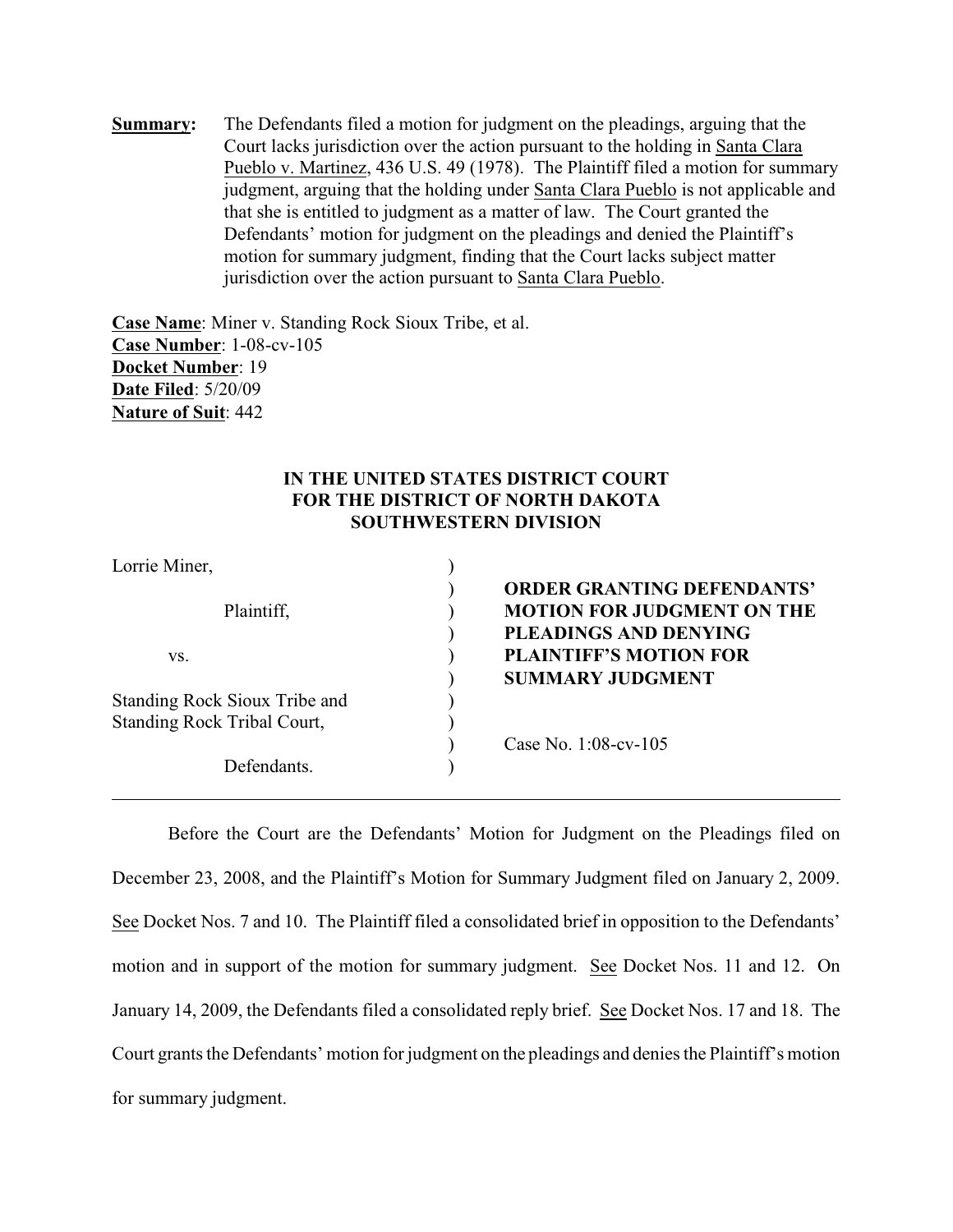### **I. BACKGROUND**

On September 26, 2001, the citizens of the Standing Rock Sioux Reservation voted to retain the plaintiff, Lorrie Miner, as the Chief Judge of the Standing Rock Sioux Tribal Court for a fouryear term commencing on September 26, 2001. On April 22, 2002, Miner and then Tribal Council Chairman Charles W. Murphy entered into an employment contract, entitled "Standing Rock Sioux Tribe Employment Agreement," to memorialize the terms and scope of Miner's employment. The employment contract provided the following provisions with respect to compensation and leave and term of employment:

- 3. COMPENSATION AND LEAVE. As consideration for the services to be performed under this Agreement, the Tribe shall pay the Chief Judge a rate of \$50.00 per hour . . . . The Chief Judge shall be entitled to receive an annual cost of living increase as provided for other permanent full-time employees. In addition, the Chief Judge shall be allowed to accumulate four (4) hours annual leave and four (4) hours sick leave per pay period and compensation leave ("comp time") . . . . The Chief Judge shall also be allowed to participate in the Tribe's 401(k) retirement program and the Tribe's Health Insurance program.
- . . .
- 4. TERM. The Chief Judge was retained in the September 2001 general election and shall serve a four (4) year term, unless removed for cause as provided in the Code of Justice. The Chief Judge shall be subject to another referendum election at the regular tribal election in September, 2005. If the Chief Judge is again retained in office, the parties may renegotiate or extend this Agreement, as agreed upon by the parties. If the Chief Judge is not retained in Office, the Chief Judge shall continue to serve until a replacement is appointed by the Chairman's Office or the Tribal Council.
- 5. TERMINATION. The parties agree that the Chief Judge may only be removed from office, prior to September 2005, as set forth in Section 1-307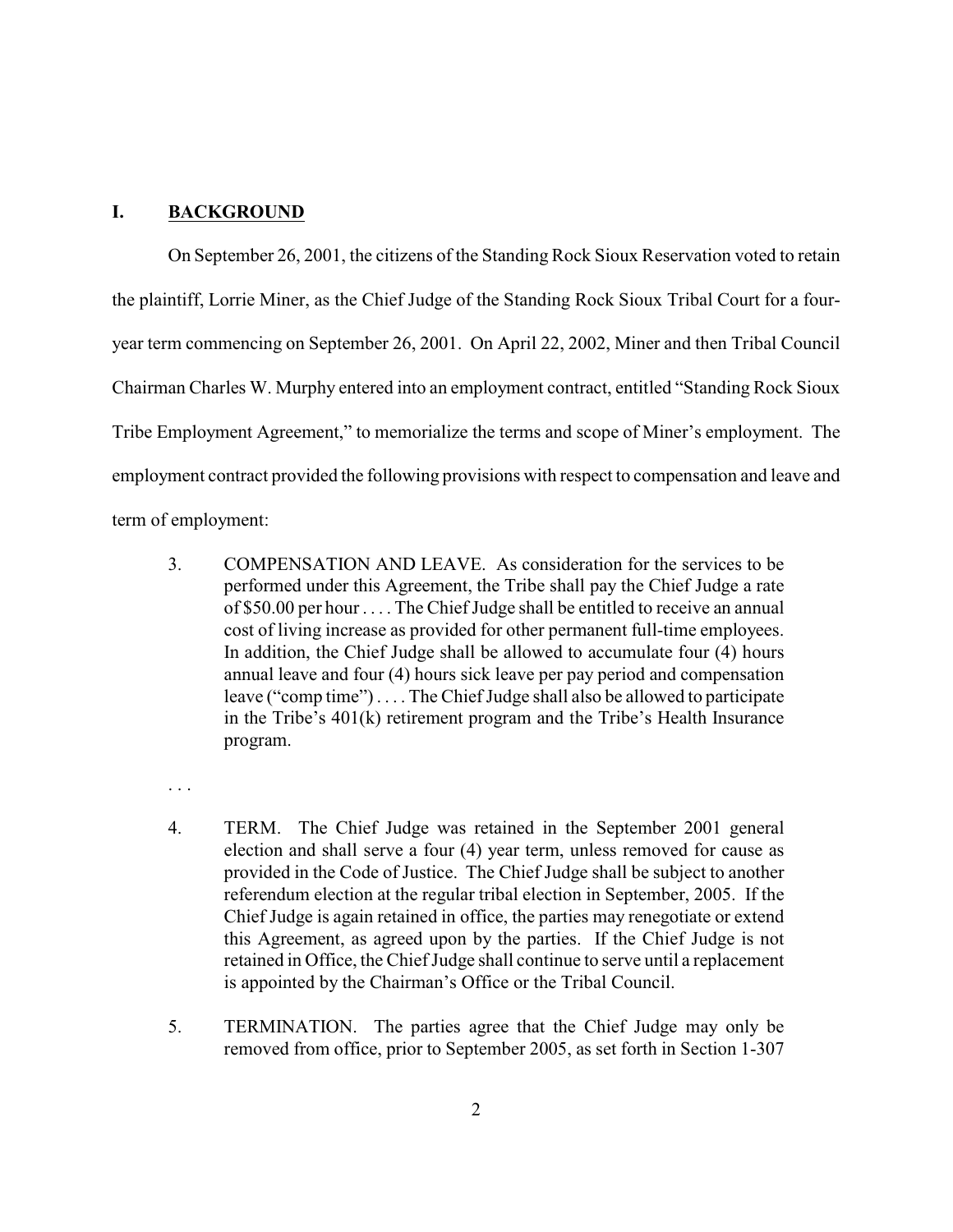of the Code of Justice. If removed, this Contract will terminate on the date of removal. Additionally, the Chief Judge may terminate this Agreement, provided the Tribe is given thirty (30) days advance notice, in writing.

See Docket No. 11-2.

On September 28, 2005, the citizens of the Standing Rock Sioux Reservation again voted to retain Miner as the Chief Judge of the Standing Rock Sioux Tribal Court for a four-year term commencing on September 28, 2005.

In November 2005, Archie Fool Bear, a member of the Tribal Council, informed Miner that the Judicial Committee sought to renegotiate her employment contract. Miner requested that the Judicial Committee set forth its position in writing. On December 22, 2005, Fool Bear sent a letter to Miner proposing significant alterations to the terms of the April 22, 2002, employment contract.

 In a letter dated December 22, 2005, Miner rejected the proposal set forth by Fool Bear, stating:

With this letter I am rejecting the Chief Judge Position Proposal submitted to me under letter of December 22, 2005.

First, my current employment contract does not expire as stated in your 12/1/2005 memo. There is not an expiration date in the current employment agreement, to-wit: *"if the Chief Judge is again retained in office, the parties may renegotiate or extend this Agreement, as agreed upon by the parties*." There being no expiration date, the employment agreement continues as is.

See Docket No. 1 (emphasis in original). On January 9, 2006, Fool Bear sent Miner a letter in which he proposed a twenty percent reduction in Miner's compensation and the elimination of any cost of living increases. In a letter dated January 11, 2006, Miner rejected Fool Bear's proposal and restated her decision to continue working under the terms of the April 22, 2002, employment contract.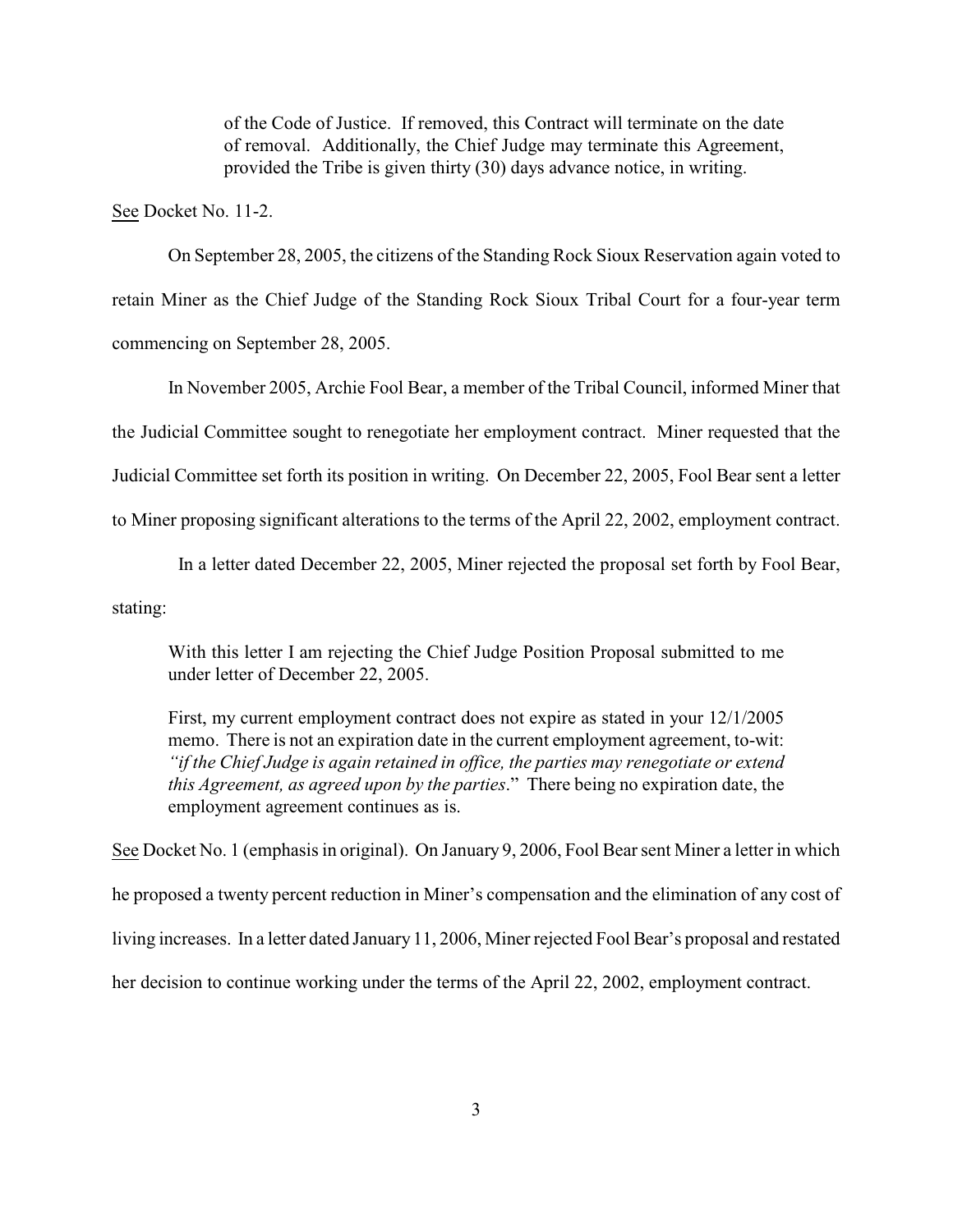On February 7, 2006, the Chairman contacted Miner to schedule a March 3, 2006, meeting with the Tribal Council for the sole purpose of renegotiating her employment contract. Miner submitted a proposal to the Tribal Council in which she set forth her proposed revisions to the employment contract. On February 27, 2006, the Judicial Committee passed a motion which recommended to the Tribal Council that Chief Judge Miner's yearly salary be reduced from over \$91,000, plus paid leave and benefits, to \$75,000 which would include all fringe benefits.

On March 3, 2006, the Tribal Council approved motions 10 and 13 which stated:

- #10. Motion was made by Joe White Mountain, seconded by Archie Fool Bear, to approve the Tribal Council has met with Judge Miner in an effort to negotiate a contract the Tribe's final offer has been rejected therefore it is moved that the Tribal Council now declares that the negotiations with the judges are concluded and there are no contracts existing between the said judge and the tribe.
- #13. Motion was made by Archie Fool Bear, seconded by Joe White Mountain, to approve that individuals performing professional services for the Tribe who do no have an authorized contract be given two [2] weeks notice that they will not be paid for their services after March 17, 2006, further that the tribal finance director is directed to insure that such individuals receive pay for work performed and for leave accrued and to be paid in full for those amounts on or before the close of business on March 17, 2006.

See Docket No. 11-3 (errors in original). Motion 10 was approved by Council Members Joe White

Mountain, Sr., Frank White Bull, Archie Fool Bear, Matt Lopez, Henry Harrison, Milton Brown

Otter, Joe Strong Heart, Sr., and Avis Little Eagle. Motion 13 was approved by Joe White Mountain,

Sr., Frank White Bull, Milton Brown Otter, Joe Strong Heart, Sr., Archie Fool Bear, and Matt Lopez.

On March 3, 2006, Tribal Chairman Ron His Horse Is Thunder had a memo delivered to

Miner which stated:

The purpose of this memorandum is to advise *all professionals performing services for the tribe, without a contract* that the Tribal Council went on record today, March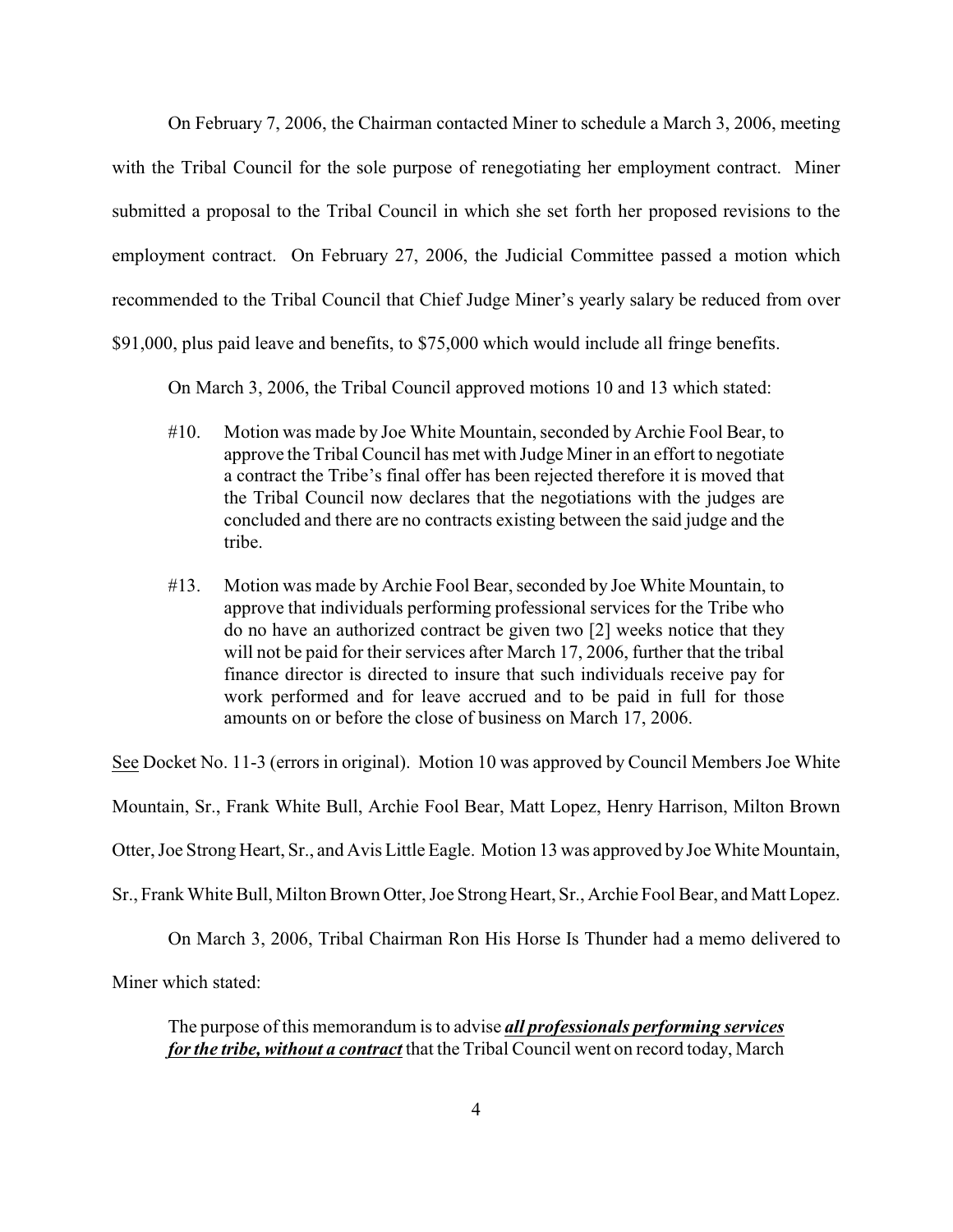3, 2006, to give two weeks notice to all individuals performing professional services for the Tribe who do not have an authorized contract that they will not be paid for their services after March 17, 2006. Further, by this motion the Tribal Finance Director has been directed to ensure that individuals affected by this Council action will receive pay for work performed and for leave accrued and in full for those amounts on or before the close of business March 17, 2006.

See Docket No. 11-4 (emphasis in original). On March 17, 2006, Miner surrendered her keys and Tribal identification.

On April 3, 2006, Miner filed a complaint in the Standing Rock Sioux Tribal Court against Ron His Horse Is Thunder, Archie Fool Bear, Joe White Mountain, Sr., Frank White Bull, Matt Lopez, Henry Harrison, Milton Brown Otter, Joe Strong Heart, Sr., and Avis Little Eagle, in their individual capacities, alleging wrongful discharge, wrongful interference with contractual relations, breach of contract, gender discrimination, and civil conspiracy. See Docket No. 11-5. The defendants were the Tribal Council members who voted in favor of removing Miner from office and the Tribal Council Chairman, Ron His Horse Is Thunder.

A retired North Dakota state district court judge, Judge William F. Hodny, was specially appointed to preside over Miner's tribal lawsuit against the Tribal Council members. Fearing the appearance of impropriety, Tribal Judges Isaac Dog Eagle, Richard Frederick, and William P. Zuger recused themselves from hearing Miner's claims. Tribal Judge Zuger contacted Chief Justice Gerald W. VandeWalle of the North Dakota Supreme Court to recommend a retired judge to preside over Miner's tribal lawsuit. The Chief Justice recommended Judge Hodny for his impartiality and competence, and the North Dakota Supreme Court approved Judge Hodny for appointment as a Special Tribal Judge in the matter.<sup>1</sup> The Tribe appointed and ratified Judge Hodny to serve as a

 $1$  The North Dakota Supreme Court maintains a group of retired judges to act as surrogate judges in North Dakota district and appellate cases. Sec. Nat'l Bank, Edgeley v. Wald, 536 N.W.2d 924, 930 (N.D. 1995)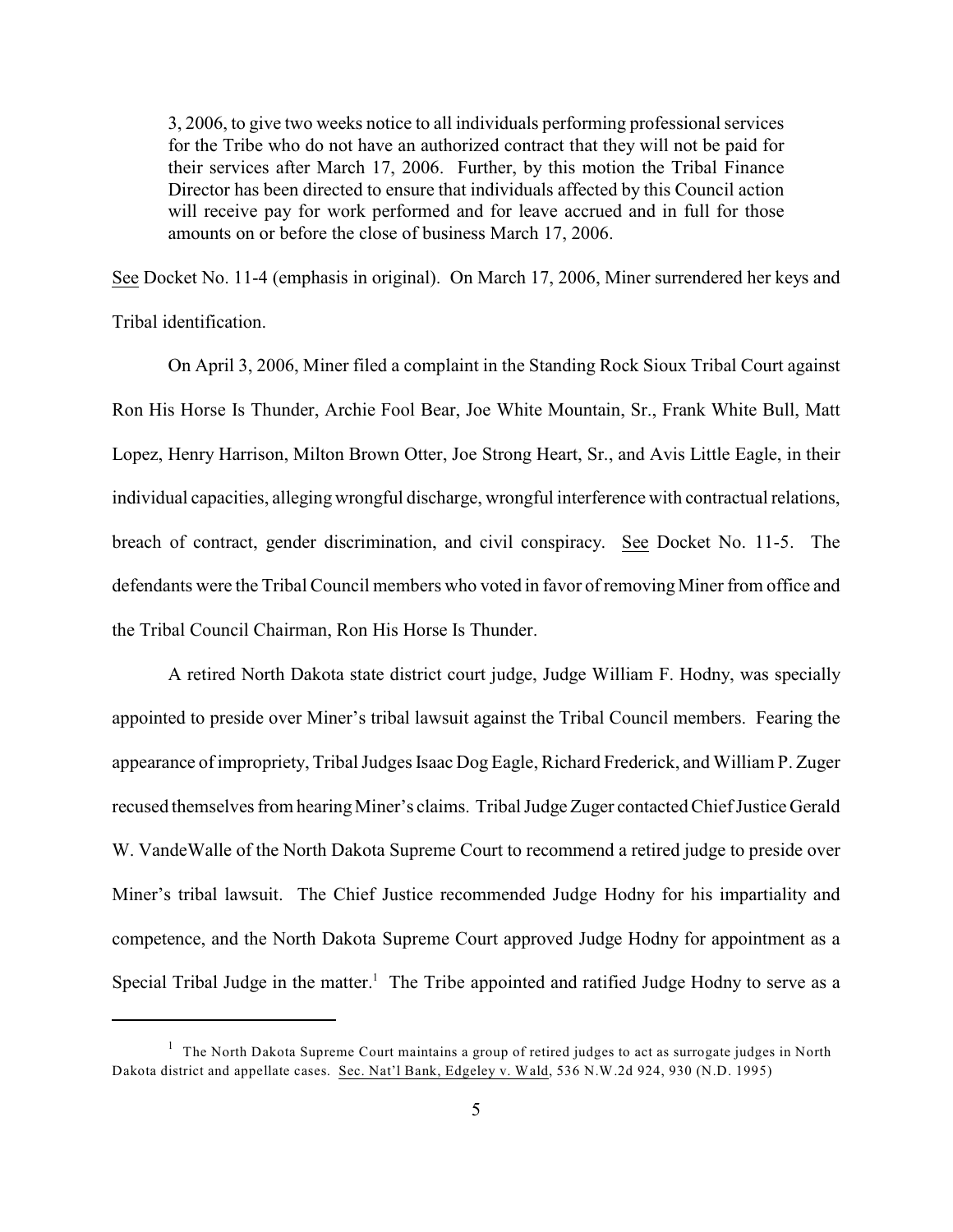tribal judge in Miner's lawsuit pursuant to Section 1-302 of the Standing Rock Sioux Tribe Code

of Justice. Section 1-302 provides:

Each Justice and Judge shall initially be appointed by a two-thirds vote of the Tribal Council taken by roll call at a meeting at which a quorum is present . . . . Should a vacancy in a judgeship occur between sessions of the Tribal Council, the Chairman of the Tribal Council may fill the vacancy, subject to confirmation by a two-thirds vote of the Tribal Council taken by roll call vote at the next meeting of the Tribal Council at which a quorum is present.

Judge Hodny dismissed Miner's complaint on procedural grounds because the complaint was not verified. Miner reinstated her lawsuit by filing a verified complaint on September 6, 2006. Shortly after filing a verified complaint, Miner also filed a pretrial request for disqualification of Judge Hodny:

Since Judge Hodny was appointed by defendant Ron His Horse Is Thunder, it is reasonable to question Judge Hodny's personal bias and prejudice in favor of defendant Ron His Horse Is Thunder. Judge Hodny presiding over this matter generates the very appearance of impropriety sought to be averted by Section 1-308.

See Docket Nos. 11-7 and 11-8. Judge Hodny agreed to recuse himself but noted he had no acquaintance with Tribal Council Chairman Ron His Horse Is Thunder, had never met or spoken to him, no tribal member had attempted to contact Judge Hodny, and his only contact with the Tribal Court was by telephone with the Court Administrator. Judge Hodny questioned whether Miner was "judge shopping." See Docket No. 11-7. Tribal Judge Zuger then presided over the case.

On October 3, 2006, the Tribal Court issued an "Administrative Order for Dismissal" in which it dismissed Miner's verified complaint with prejudice on the grounds that none of the tribal

<sup>(</sup>Sandstrom, J. , concurring) (citing N.D. Const. art. 6, §11). Canon 4(F) of the North Dakota Code of Judicial Conduct prevents a judge from performing judicial functions in a private capacity. However, the commentary to Canon 4(F) provides that service as a tribal judge by a surrogate judge, with the approval of the North Dakota Supreme Court, does not constitute performance of a judicial function in a private capacity.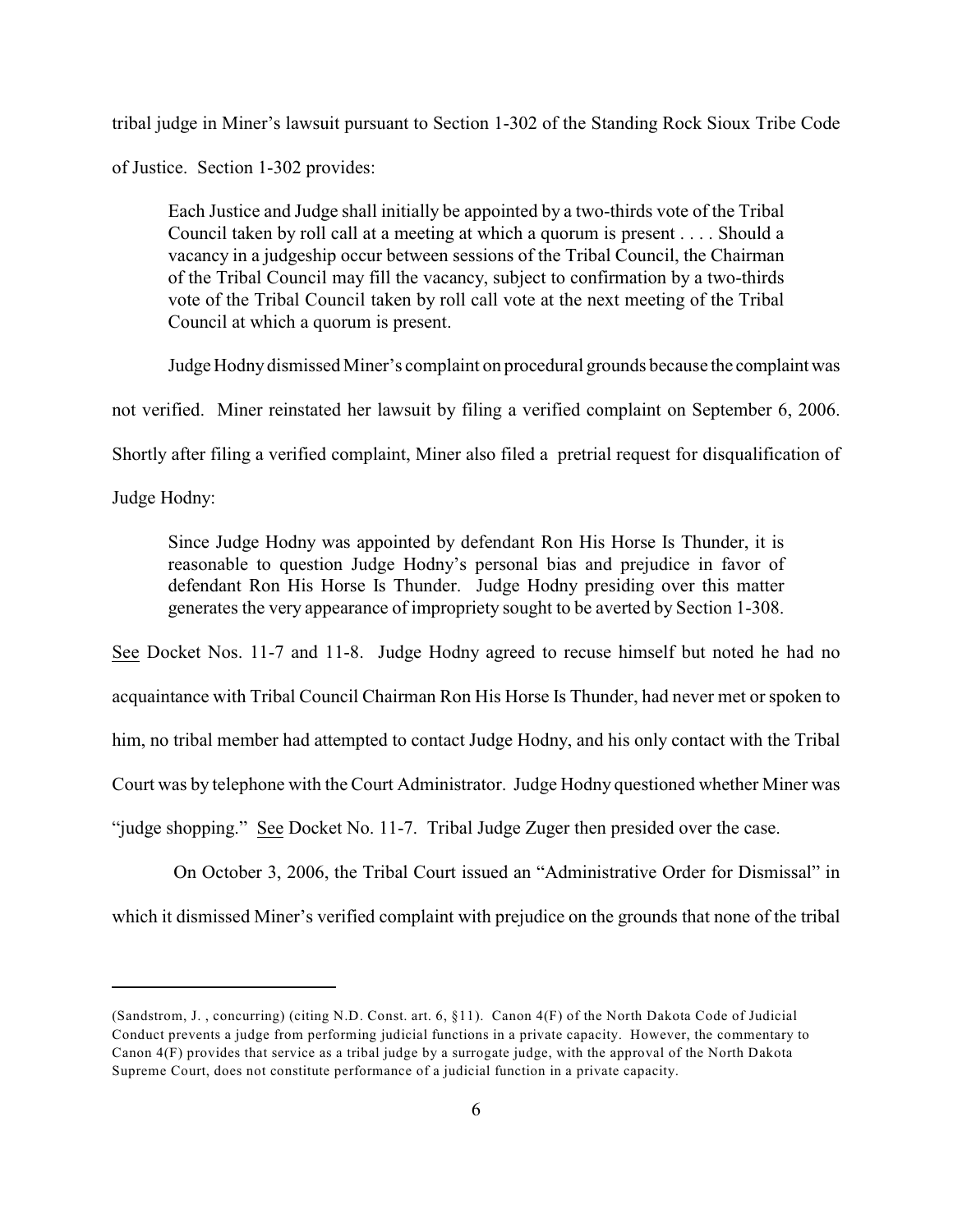judges could hear the case on the merits without the appearance of impropriety because they were appointed by the named defendants. The Tribal Court instructed Miner to request that the Standing Rock Supreme Court hear the case in the first instance because each of the Supreme Court justices predated the Tribal Council Chairman and the Tribal Council members.

On October 11, 2006, Miner requested that the Standing Rock Supreme Court hear her

claims in the first instance against the individual members of the Tribal Council. On April 16, 2007,

the Standing Rock Supreme Court affirmed the Tribal Court's Administrative Order for Dismissal.

See Docket No. 11-8. The Standing Rock Supreme Court stated,

Appellants have effectively disqualified any judge from hearing their case because the only manner in which a tribal judge can be appointed is by action of the Tribal Council, of which virtually all are litigants in this case – (See SRST Ordinance 1-  $302<sup>2</sup>$  Appellants suggest that this court can or should appoint a special judge to hear the case. Appellees vehemently oppose such action and point to tribal law which prohibits anyone except the Tribal Council from appointing judges – See SRST Constitution, Article XII which provides that "The Judges of both the Supreme Court and the Tribal Court shall initially be appointed by a two-thirds majority vote of the Tribal Council." Tribal Ordinance 1-302 provides that "each Judge shall be appointed by a two-thirds vote of the Tribal Council taken by roll call at a meeting at which a quorum is present . . . ." Appellees cite no tribal authority for this Court to select a judge or to order that a certain judge be appointed to hear the case.

It is clear that appointment of judges can be made only by the Tribal Council. Appellants' agree that Article XII and Section 1-302, the law of the Standing Rock Sioux Tribe provides no resolution to the present conundrum, and that there appears to be no authority for a judge to preside over these matters who has been appointed by an individual or entity other than the Tribal Council and/or the Tribal Chairman . . . . Appellants suggest that this Court order the parties to jointly agree upon a particular individual to preside over these actions and that the selected individual be automatically approved by the Tribal Council. Such request involves dialog and negotiations of the parties and is not a proper function of this Court. This Court lacks any original jurisdiction.

<sup>&</sup>lt;sup>2</sup> SRST Ordinance 1-302 is also known as Section 1-302 of the Standing Rock Sioux Tribe Code of Justice.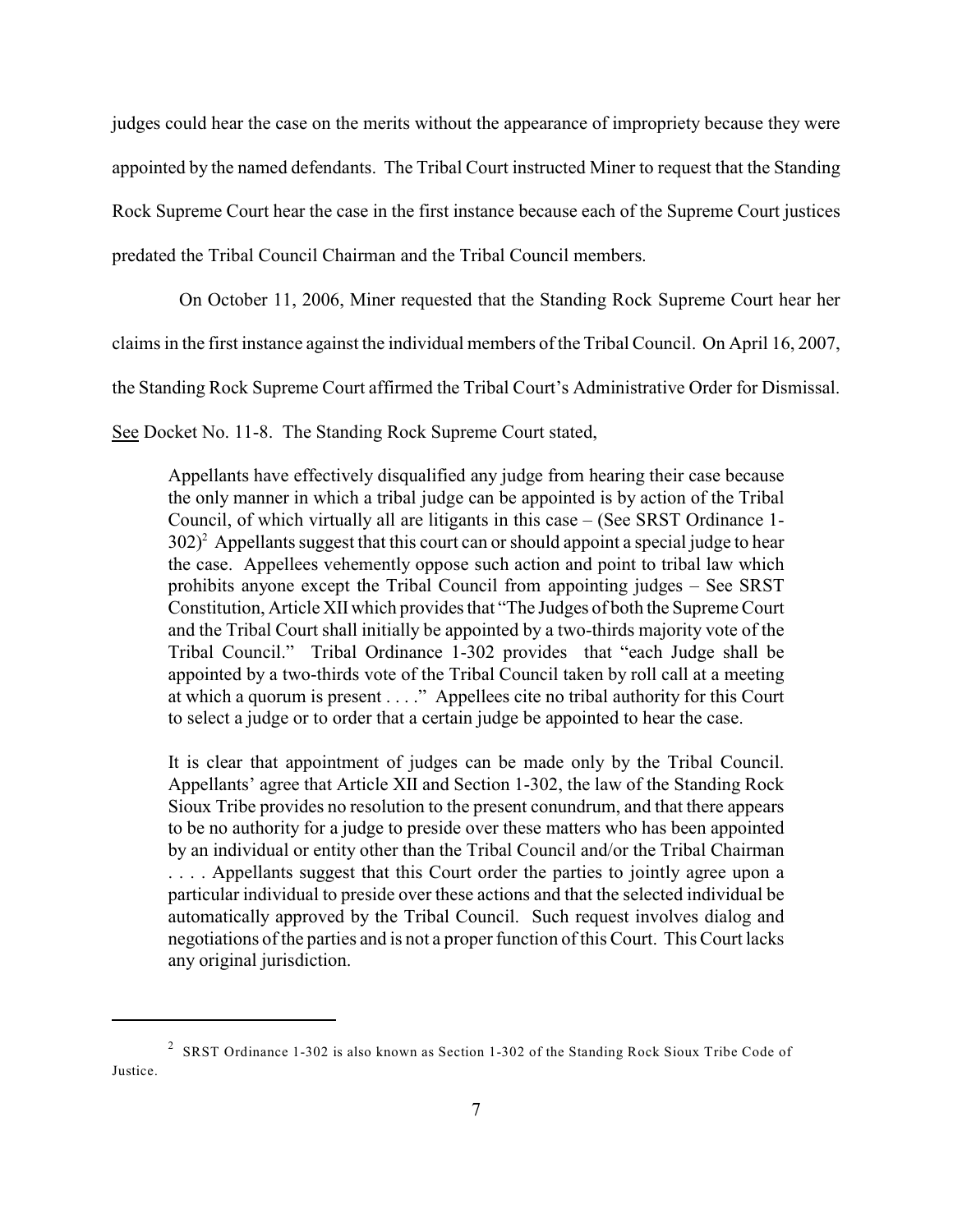Obviously our jurisdiction is limited to reviewing final orders of the trial court and does not include the authority to supervise the parties or to perform legislative and political functions of the Tribal Council or the Tribal Chairman.

See Docket No. 11-8.

. . .

On January 11, 2008, Miner filed another complaint in the Tribal Court against the Standing Rock Sioux Tribe, alleging that the Tribe wrongfully discharged her, breached the employment contract, discriminated against her on the basis of her gender, and violated the Indian Civil Rights Act (ICRA). On April 21, 2008, the Tribal Court dismissed the verified complaint against the Standing Rock Sioux Tribe with prejudice. The Tribal Court dismissed Miner's claims of breach of contract and gender discrimination on the basis of tribal sovereign immunity. The Tribal Court found that the Tribe did not enjoy sovereign immunity from suit on Miner's wrongful discharge and ICRA claims, but ultimately dismissed the claims on the basis of res judicata. The Standing Rock Supreme Court affirmed the decision of the Tribal Court, stating "We find no legal reason for disturbing the latest order of the trial court. The appellant has had her day in court. She chose not to proceed before any tribal judge appointed by the Appellee or to present her arguments to the trial court at her initial appearance. Our decision would simply be a repetition of our decision rendered on April 16, 2007." See Docket No. 11-11.

Miner filed this declaratory judgment action in federal court on December 2, 2008, seeking a declaration that the Tribal Court has jurisdiction over her breach of contract claim, and that her breach of contract, wrongful discharge, and ICRA claims are not barred by the doctrine of res judicata. See Docket No. 1. On December 23, 2008, the Defendants filed a motion for judgment on the pleadings, contending that the Court lacks subject matter jurisdiction over the action.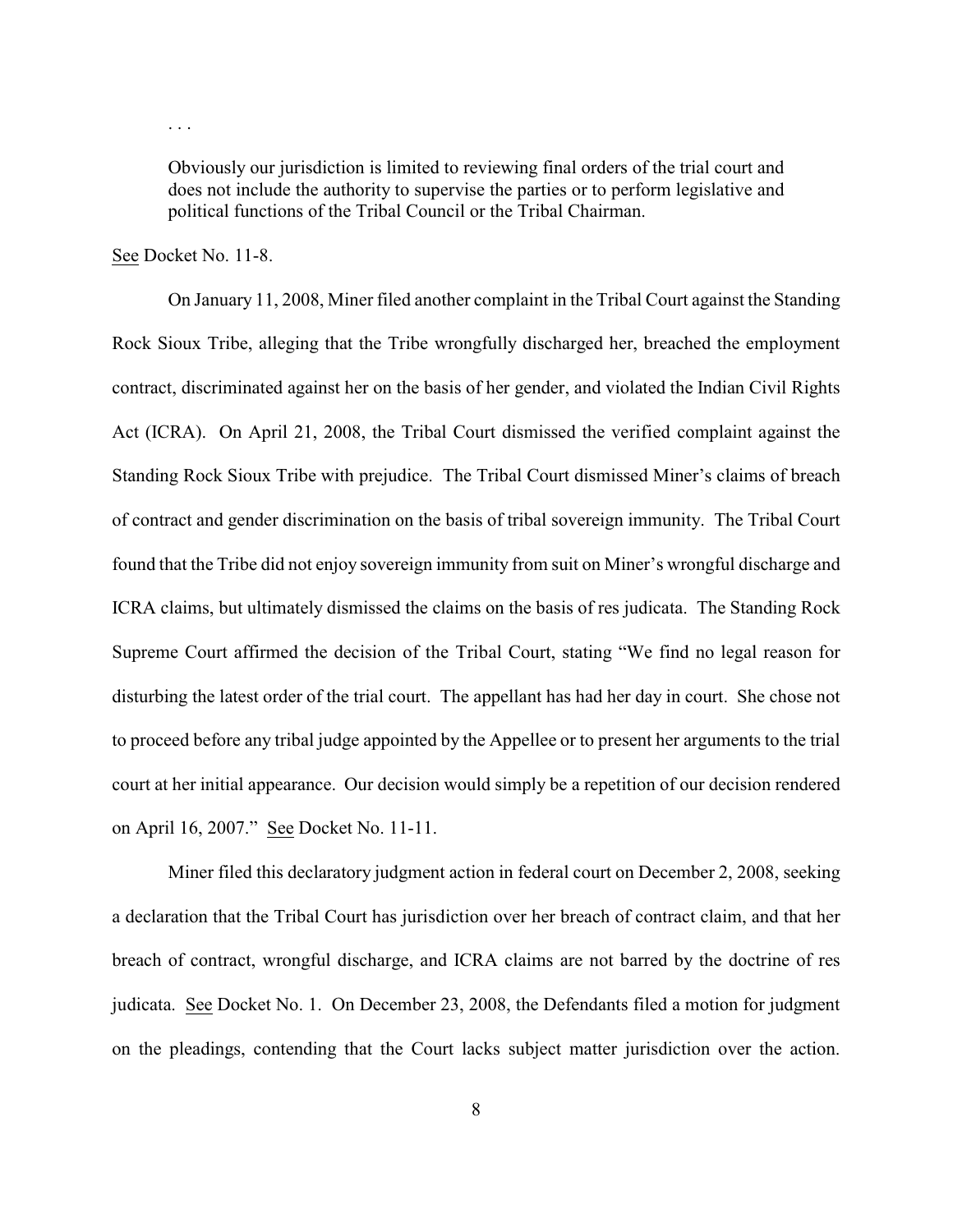See Docket No. 7. On January 2, 2009, Miner filed a motion for summary judgment. See Docket No. 10.

## **II. STANDARD OF REVIEW**

Rule 12(c) of the Federal Rules of Civil Procedure establishes that "[a]fter the pleadings are closed – but early enough not to delay trial – a party may move for judgment on the pleadings." "Judgment on the pleadings is appropriate where no material issue of fact remains to be resolved and the movant is entitled to judgment as a matter of law." Faibisch v. Univ. of Minn., 304 F.3d 797, 803 (8th Cir. 2002) (citing United States v. Any & All Radio Station Transmission Equip., 207 F.3d 458, 462 (8th Cir. 2000)). When presented with a motion for judgment on the pleadings, a district court must "'accept as true all factual allegations set out in the complaint" and "construe the complaint in the light most favorable to the plaintiff[s], drawing all inferences in [their] favor.'" Ashley County, Ark. v. Pfizer, Inc., 552 F.3d 659, 665 (8th Cir. 2009) (quoting Wishnatsky v. Rovner, 433 F.3d 608, 610 (8th Cir. 2006)). The standard for judgment on the pleadings is the same as that for failure to state a claim under Rule 12(b)(6) of the Federal Rules of Civil Procedure. Ashley County, Ark., 552 F.3d at 665. "When considering a motion for judgment on the pleadings (or a motion to dismiss under Fed. R. Civ. P. 12(b)(6)), the court generally must ignore materials outside the pleadings, but it may consider 'some materials that are part of the public record or do not contradict the complaint,' as well as materials that are 'necessarily embraced by the pleadings.'" Porous Media Corp. v. Pall Corp., 186 F.3d 1077, 1079 (8th Cir. 1999) (quoting Missouri ex rel.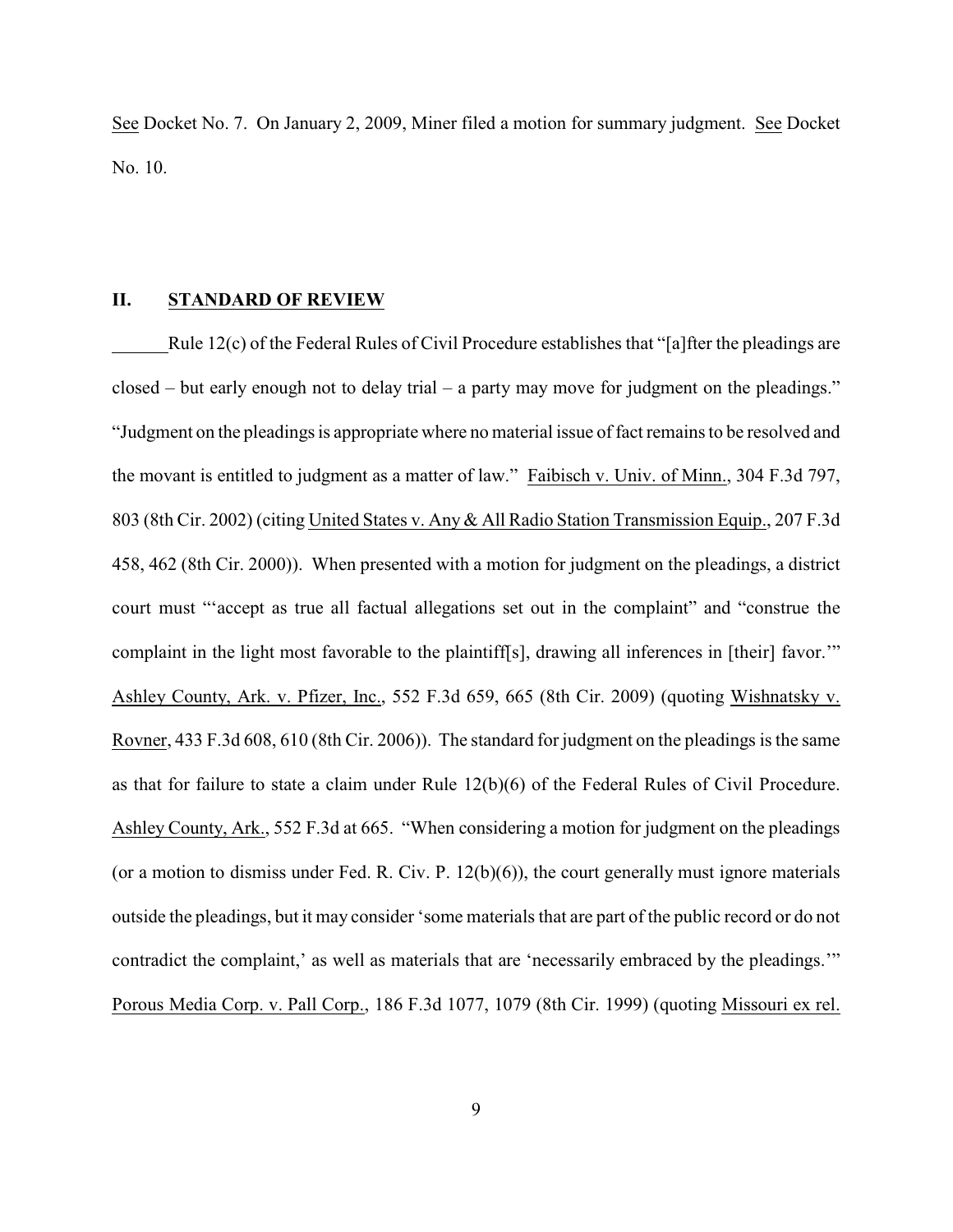Nixon v. Coeur D'Alene Tribe, 164 F.3d 1102, 1107 (8th Cir. 1999); Piper Jaffray Companies, Inc. v. Nat'l Union Fire Ins. Co. of Pittsburgh, Pa., 967 F. Supp. 1148, 1152 (D. Minn. 1997)).

Summary judgment is appropriate when the evidence, viewed in a light most favorable to the non-moving party, indicates that no genuine issues of material fact exist and that the moving party is entitled to judgment as a matter of law. Davison v. City of Minneapolis, Minn., 490 F.3d 648, 654 (8th Cir. 2007); see Fed. R. Civ. P. 56(c). Summary judgment is not appropriate if there are factual disputes that may affect the outcome of the case under the applicable substantive law. Anderson v. Liberty Lobby, Inc., 477 U.S. 242, 248 (1986). An issue of material fact is genuine if the evidence would allow a reasonable jury to return a verdict for the non-moving party. The moving party bears the ultimate burden of proof to establish that there are no genuine issues of material fact, and that the movant is entitled to judgment as a matter of law. Carrington v. City of Des Moines, Iowa, 481 F.3d 1046, 1050-51 (8th Cir. 2007). The non-moving party "may not rely merely on allegations or denials in its own pleading; rather, its response must . . . set out specific facts showing a genuine issue for trial." Fed. R. Civ. P. 56(e)(2).

#### **III. JURISDICTION**

Before the Court will consider the substantive issues raised by the parties, the Court must first determine whether it has jurisdiction over this action. It is well-established that federal courts are courts of limited jurisdiction. Unlike state courts, federal courts have no "inherent" or "general" subject matter jurisdiction. Federal courts can only adjudicate those cases which the Constitution and Congress authorize them to adjudicate. Those types of cases generally involve diversity of citizenship (28 U.S.C. § 1332) or a federal question (28 U.S.C. § 1331). Diversity jurisdiction is not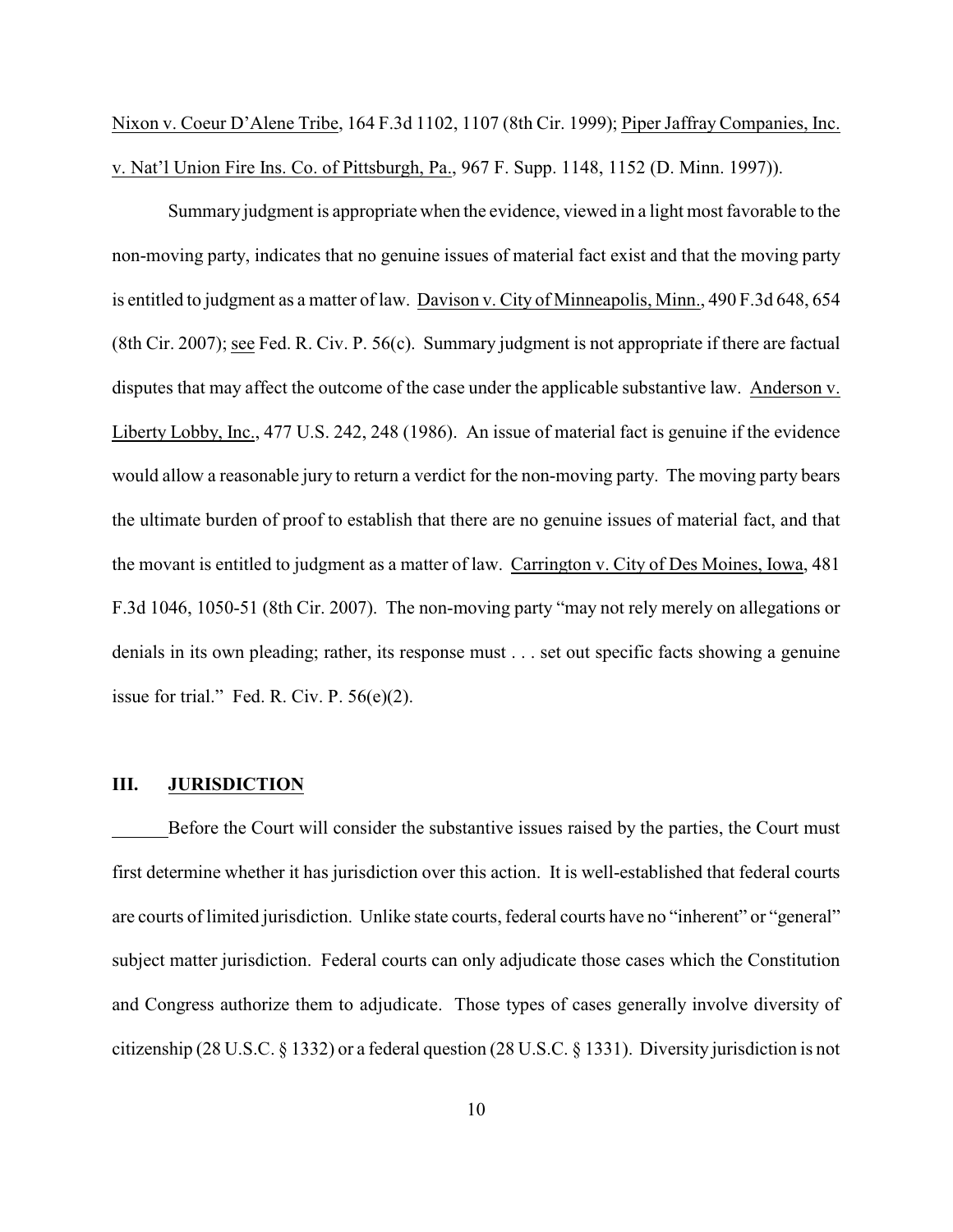present because Indian tribes are neither foreign states, nor citizens of a state. Gaming World Int'l, Ltd. v. White Earth Band of Chippewa Indians, 317 F.3d 840, 847 (8th Cir. 2003) (citing Cherokee Nation v. Georgia, 5 Pet. 1, 16-18 (1831); Standing Rock Sioux Indian Tribe v. Dorgan, 505 F.2d 1135, 1140 (8th Cir. 1974)). Federal question jurisdiction can exist under 28 U.S.C. § 1331 if Miner's complaint states a claim arising under federal law.

The Defendants contend that this Court lacks jurisdiction over the action pursuant to the United States Supreme Court's holding in Santa Clara Pueblo v. Martinez, 436 U.S. 49, 61 (1978). Santa Clara Pueblo is a landmark case defining the impact of Title I of the Indian Civil Rights Act of 1968, 25 U.S.C. §§ 1301-1303, on tribal sovereignty.

"The ICRA was passed with the declared purpose 'to secur[e] for the American Indian the broad constitutional rights afforded to other Americans.'" United States v. Wadena, 152 F.3d 831, 843 (8th Cir. 1998) (quoting Santa Clara Pueblo, 436 U.S. at 61). The ICRA was passed as a result of Congressional concern in the 1960s that individual Native Americanslacked constitutional rights under their tribal governments. Wadena, 152 F.3d at 843. In 25 U.S.C. § 1302, Congress imposed "certain restrictions upon tribal governments similar, but not identical, to those contained in the Bill of Rights and the Fourteenth Amendment." Santa Clara Pueblo, 436 U.S. at 57. Section 1302 provides:

No Indian tribe in exercising powers of self-government shall –

- (1) make or enforce any law prohibiting the free exercise of religion, or abridging the freedom of speech, or of the press, or the right of the people peaceably to assemble and to petition for a redress of grievances;
- (2) violate the right of the people to be secure in their persons, houses, papers, and effects against unreasonable search and seizures, nor issue warrants, but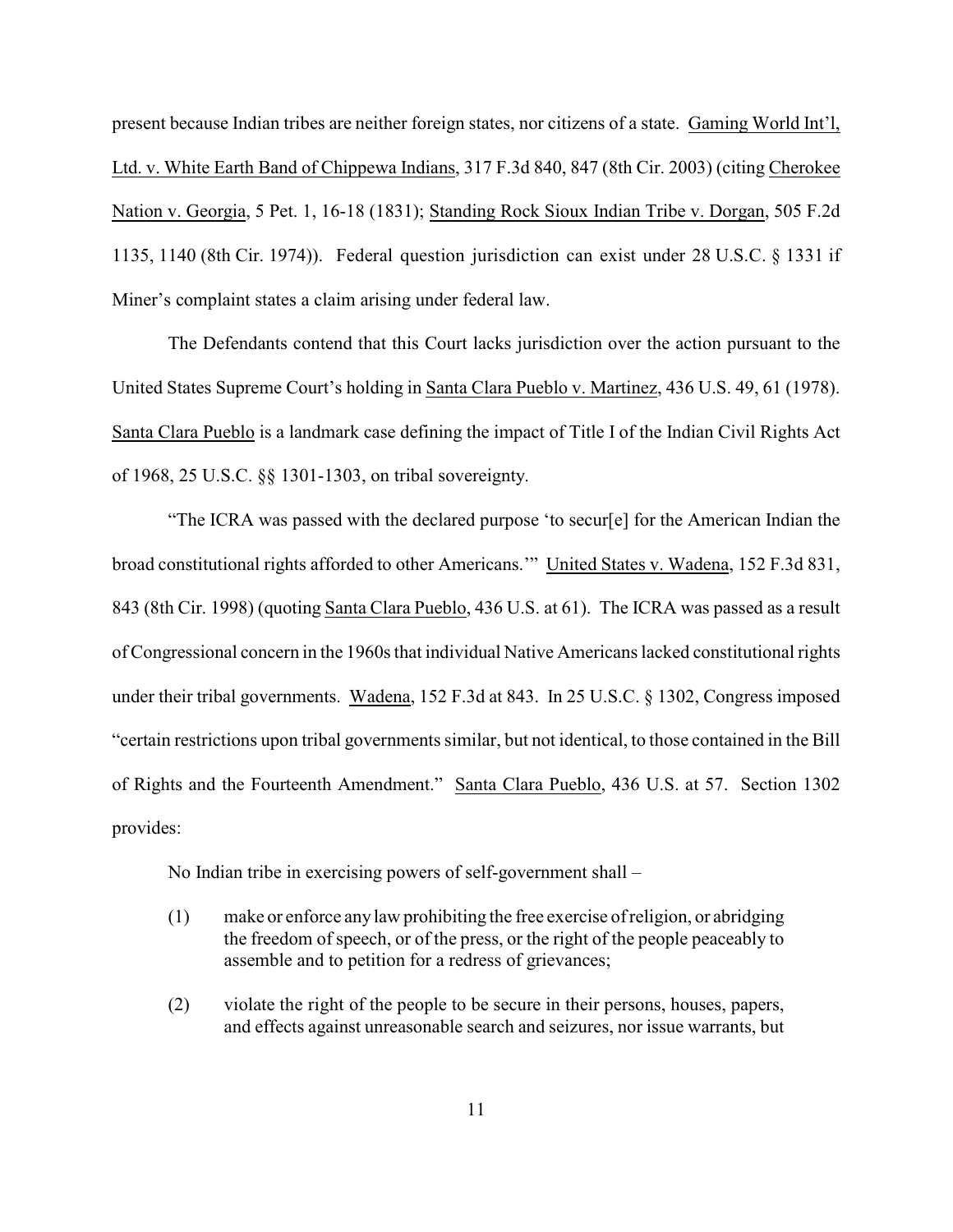upon probable cause, supported by oath or affirmation, and particularly describing the place to be searched and the person or thing to be seized;

- (3) subject any person for the same offense to be twice put in jeopardy;
- (4) compel any person in any criminal case to be a witness against himself;
- (5) take any private property for a public use without just compensation;
- (6) deny to any person in a criminal proceeding the right to a speedy and public trial, to be informed of the nature and cause of the accusation, to be confronted with the witnesses against him, to have compulsory process for obtaining witnesses in his favor, and at his own expense to have the assistance of counsel for his defense;
- (7) require excessive bail, impose excessive fines, inflict cruel and unusual punishments, and in no event impose for conviction of any one offense any penalty or punishment greater than imprisonment for a term of one year and a fine of \$5,000, or both;
- (8) deny to any person within its jurisdiction the equal protection of its laws or deprive any person of liberty or property without due process of law;
- (9) pass any bill of attainder or ex post facto law; or
- (10) deny to any person accused of an offense punishable by imprisonment the right, upon request, to a trial by jury of not less than six persons.

25 U.S.C. § 1302.

 In Santa Clara Pueblo, the plaintiff was a female member of the Santa Clara Pueblo Indian tribe and resided on the reservation. The plaintiff married a non-member Indian. At the time of their marriage, the tribe had in effect an ordinance which denied membership to the children of a female member who married a non-member, but extended membership to the children of a male member who married a non-member. The plaintiff filed a lawsuit in federal district court on behalf of herself and others similarly situated. She sought declaratory and injunctive relief against the enforcement of the tribal ordinance, alleging violations of the ICRA. The district court determined that the ICRA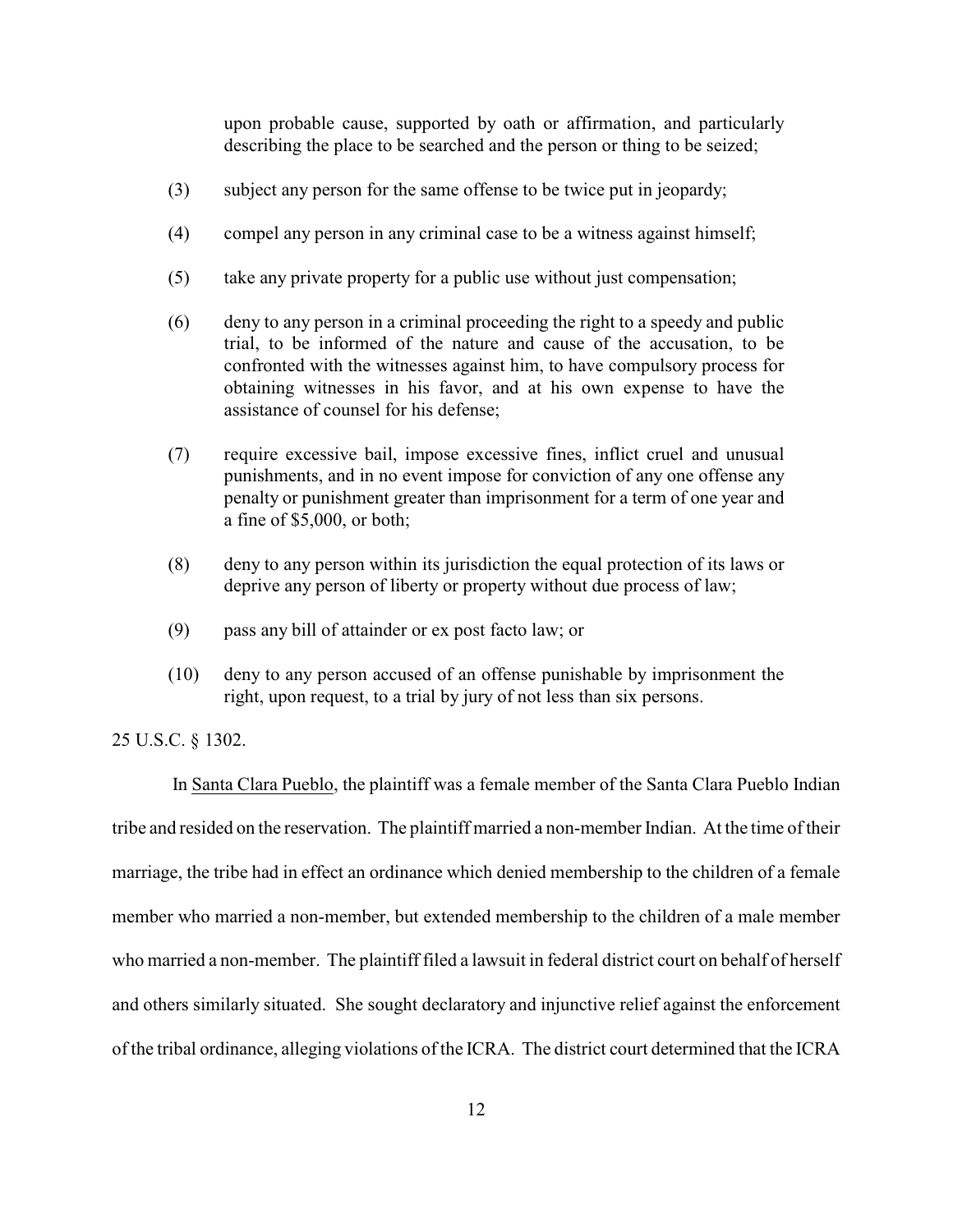authorized civil actions for declaratory and injunctive relief. Martinez v. Santa Clara Pueblo, 402 F. Supp. 5, 11 (D.N.M. 1975). Following a bench trial, the district court found for the tribe because membership rules were basic to the tribe's economic and cultural identity and such decisions should be made by the people of Santa Clara Pueblo, not federal courts. *Id.* at 18. The plaintiff appealed to the Tenth Circuit Court of Appeals. The Tenth Circuit found it had jurisdiction under the ICRA to hear the action, but determined that because the ordinance was based upon gender, the classification was presumptively invidious and was valid only if the tribe's interest was compelling. Martinez v. Santa Clara Pueblo, 540 F.2d 1039, 1042, 1047, 1048 (10th Cir. 1976). On appeal, the United States Supreme Court considered whether the ICRA authorizes actions for declaratory or injunctive relief against a tribe's officers.

"Two distinct and competing purposes are manifest in the provisions of the ICRA: In addition to its objective of strengthening the position of individual tribal members vis-a-vis the tribe, Congress also intended to promote the well-established federal 'policy of furthering Indian selfgovernment.'" Santa Clara Pueblo v. Martinez, 436 U.S. 49, 62 (1978). By enacting the ICRA, Congress imposed quasi-Constitutional requirements on Indian tribes. But a violation of these rights is not necessarily reviewable in a federal court: "Creation of a federal cause of action for the enforcement of rights created in Title I [of the ICRA], however useful it might be in securing compliance with [25 U.S.C.] § 1302, plainly would be at odds with the congressional goal of protecting tribal self-government. Not only would it undermine the authority of tribal forums, but it would also impose serious financial burdens on already 'financially disadvantaged' tribes." Id. at 64 (citation omitted). The United States Supreme Court ultimately held that the ICRA provides no federal cause of action in federal cases, except for habeas corpus: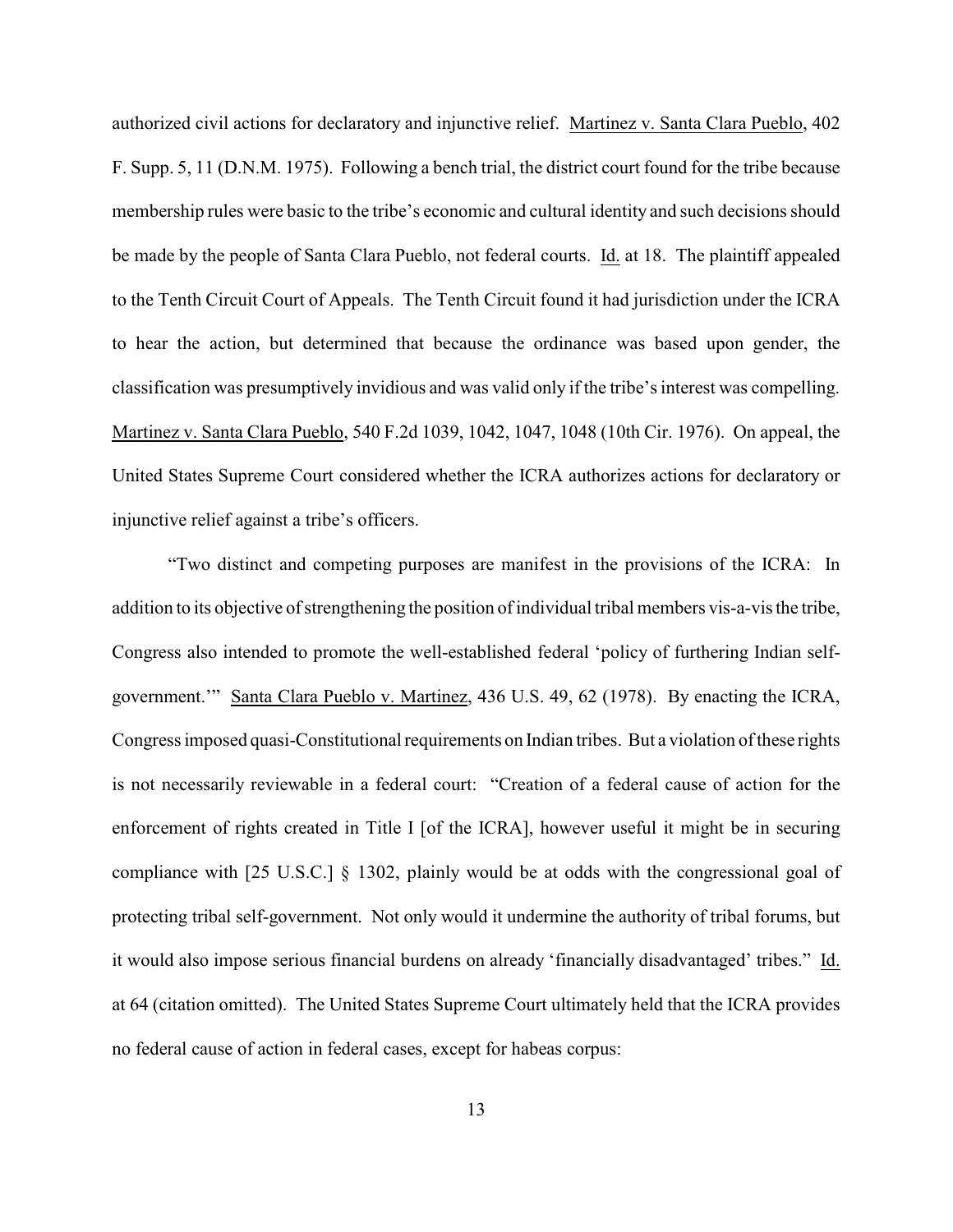Given [the legislative] history [of the ICRA], it is highly unlikely that Congress would have intended a private cause of action for injunctive and declaratory relief to be available in the federal courts to secure enforcement of § 1302. Although the only Committee Report on the ICRA in its final form, S.Rep. No. 841, 90th Cong., 1st Sess. (1967), sheds little additional light on this question, it would hardly support a contrary conclusion. Indeed its description of the purpose of Title I, as well as the floor debates on the bill, indicates that the ICRA was generally understood to authorize federal judicial review of tribal actions only through the habeas corpus provisions of  $[25 \text{ U.S.C.}]$  § 1303.<sup>3</sup> These factors, together with Congress' rejection of proposals that clearly would have authorized causes of action other than habeas corpus, persuade us that Congress, aware of the intrusive effect of federal judicial review upon tribal self-government, intended to create only a limited mechanism for such review, namely, that provided for expressly in §1303.

Id. at 69-70. The United States Supreme Court further said,

As we have repeatedly emphasized, Congress' authority over Indian matters is extraordinarily broad, and the role of courts in adjusting relations between and among tribes and their members correspondingly restrained. Congress retains authority expressly to authorize civil actions for injunctive or other relief to redress violations of § 1302, in the event that the tribes themselves prove deficient in applying and enforcing its substantive provisions. But unless and until Congress makes clear its intention to permit the additional intrusion on tribal sovereignty that adjudication of such actions in a federal forum would represent, we are constrained to find that  $\S$ 1302 does not impliedly authorize actionsfor declaratory or injunctive relief against either the tribe or its officers.

Id. at 72. Accordingly, the United States Supreme Court held that a federal court may not enforce

the provisions of ICRA by means of declaratory or injunctive relief.

The Plaintiff in this action contends that Santa Clara Pueblo v. Martinez is distinguishable because "[u]nlike the plaintiff in Santa Clara, Ms. Miner is not asking the federal court to provide her with relief under ICRA – she is merely asking that she be allowed to **enforce her rights under ICRA in Tribal Court**." See Docket No. 11 (emphasis in original). The holding in Santa Clara Pueblo v. Martinez is controlling and precludes this Court from hearing Miner's claims.

 $3$  25 U.S.C. § 1303 provides, "The privilege of the writ of habeas corpus shall be available to any person, in a court of the United States, to test the legality of his detention by order of an Indian tribe."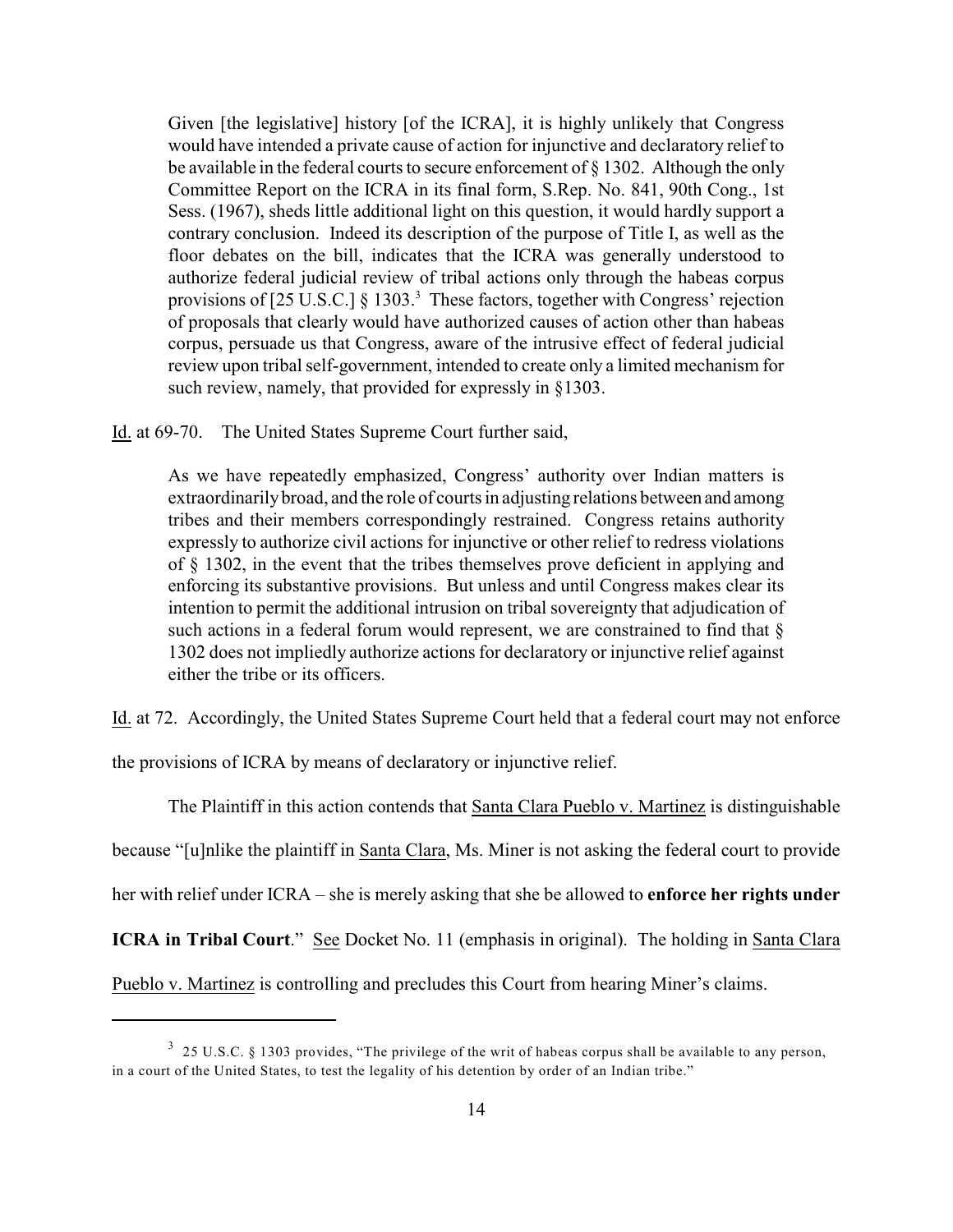In this action, Miner seeks declaratory relief under 28 U.S.C. § 2201 seeking a declaration that the Tribal Court has jurisdiction over her breach of contract, wrongful discharge, and ICRA claims. "Federal courts may entertain claims for declaratory relief under 28 U.S.C. § 2201, so long as they raise a federal question." Gaming World Int'l, 317 F.3d at 847. The Court finds that Miner has failed to raise a federal question and that the Court lacks subject matter jurisdiction over this dispute.

The Tribal Court considered the nature of Miner's claims in light of relevant case law. In a thorough and well-reasoned decision, the Tribal Court reviewed each of Miner's claims and dismissed the first complaint which was affirmed by the Standing Rock Supreme Court. A second complaint was then filed against the Standing Rock Sioux Tribe. The Tribal Court considered the similarity of the two complaints that Miner had filed in Tribal Court and ultimately determined the second lawsuit was barred by res judicata. The Standing Rock Supreme Court then affirmed the Tribal Court's decision. The tribal courts clearly have jurisdiction over this dispute and are the appropriate forum to address all of the claims asserted.

#### **VI. CONCLUSION**

The Court finds that the Tribal Court had subject matter jurisdiction over the Plaintiff's claims against the individual members of the Tribal Council members and the Standing Rock Sioux Tribe. The Plaintiff requested the recusal of Judge Hodny on the grounds that he was appointed by defendant Tribal Council Chairman Ron His Horse Is Thunder which created the appearance of impropriety. The tribal courts determined that the Plaintiff effectively barred any judge from hearing her claims in Tribal Court when she requested the recusal of Judge Hodny because Section 1-302